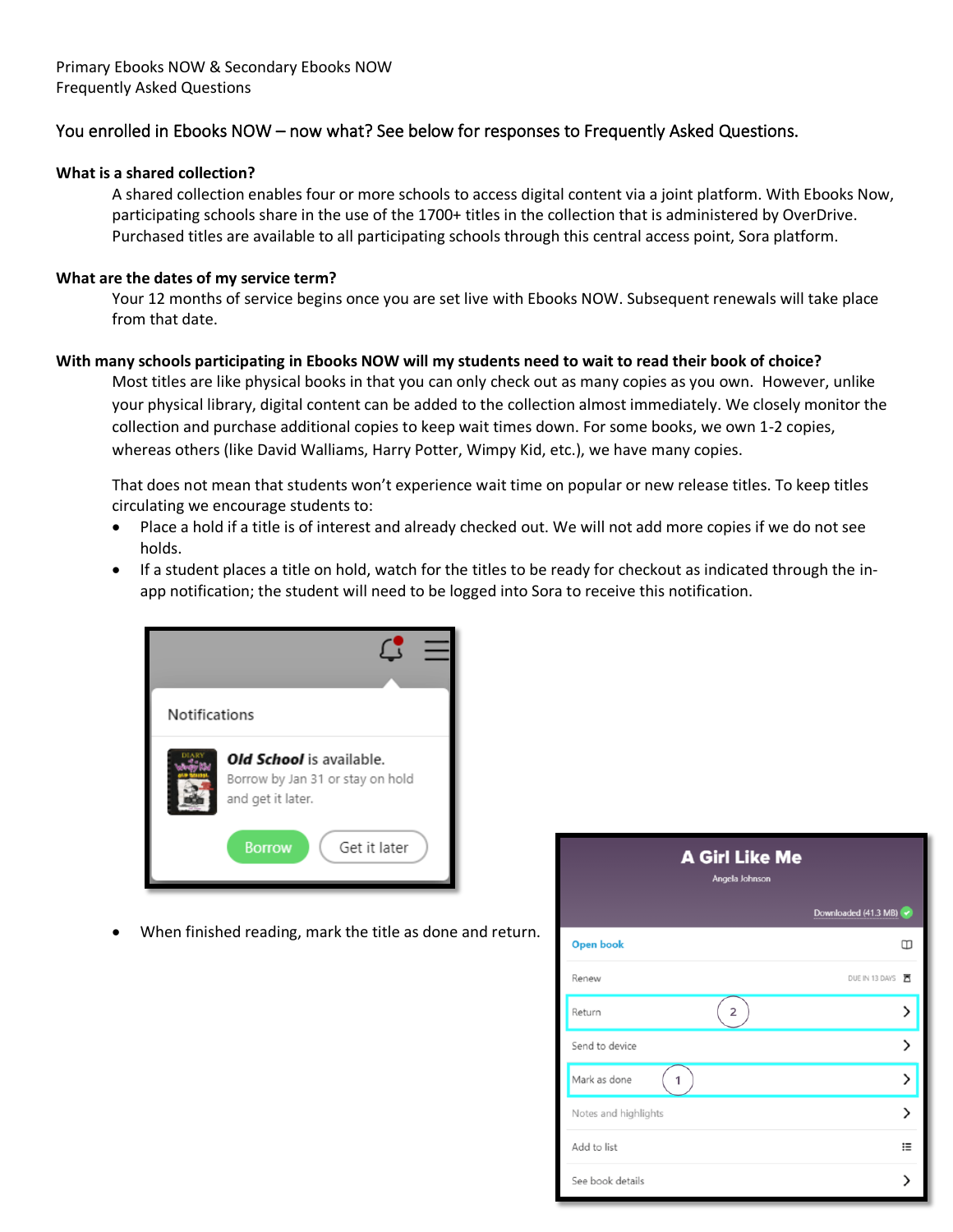Primary Ebooks NOW & Secondary Ebooks NOW Frequently Asked Questions

## **What are** *Always available* **titles?**

Some titles in the Ebooks NOW collection are designated as *Always available*, meaning that an unlimited number of users can borrow the same title simultaneously. These titles expire from the collection after a determined period (for example, one year).

On the title details page in Sora, the 'copies' field reflects *Always available* for these titles.

| <b>Paul Dowswell</b> | <b>Everest Adventures</b>  |          |                                                                                                  |                                    |
|----------------------|----------------------------|----------|--------------------------------------------------------------------------------------------------|------------------------------------|
| FORMAT               | Ebook                      |          | Fleven true-life stories of adventure and ex-<br>ploration on the world's tallest mountain, in-  |                                    |
| LANGUAGE English     |                            |          | cluding tales of tragedy, misfortune and reckless<br>ambition. Gripping and engaging for readers |                                    |
| <b>FDITION</b>       |                            |          | who prefer real life to fiction.                                                                 | TRUE STORIES OF                    |
| SERIES               | <b>True Stories</b>        |          |                                                                                                  | <b>ERES</b>                        |
| <b>AUTHOR</b>        | Paul Dowswell              |          |                                                                                                  | <b>ADVENTURES</b><br>PAUL DOWSWELL |
| AUDIENCE Juvenile    |                            |          |                                                                                                  |                                    |
|                      | Lexile <sup>®</sup> score: | $1110$ > |                                                                                                  | <b>Borrow</b>                      |
| LEVELS               |                            |          |                                                                                                  |                                    |

#### **How do students log into Sora?**

- Before your students can begin using Sora, you will work with your OverDrive Product Support Specialists to choose an authentication or method for students to login to Sora.
- Once authentication is determined, students can access Sora at [https://soraapp.com](https://soraapp.com/) or download the free Sora app for Android or iOS.
- Several Library Management Systems allow for a direct link to Sora. Ask your Account Manager for more information.

#### **How can teachers use Sora?**

Teachers can use Sora in several ways:

- Using the list feature create a list of titles in the collection to recommend to student.
- In addition, all titles and collection (think of collections as digital displays) have permalink. Teachers can share the permalink to encourage students to borrow from a particular collection or a particular title. Instructions to create a link can be found [here.](https://help.soraapp.com/en-us/5039.htm)
- With Advantage (read more below) teachers can assign *Always Available* titles and any title purchased by the school to a student or group of students (depending on number of copies in the collection) for a lending period of up to 180 days.

#### **Can teachers also use the Sora app to read books?**

Absolutely! We have a small number of continuing professional development titles (curated at the bottom of the **Explore** tab), but they are also welcomed to read any of the ebooks/audiobooks offered.

Teachers will use the same authentication method as students.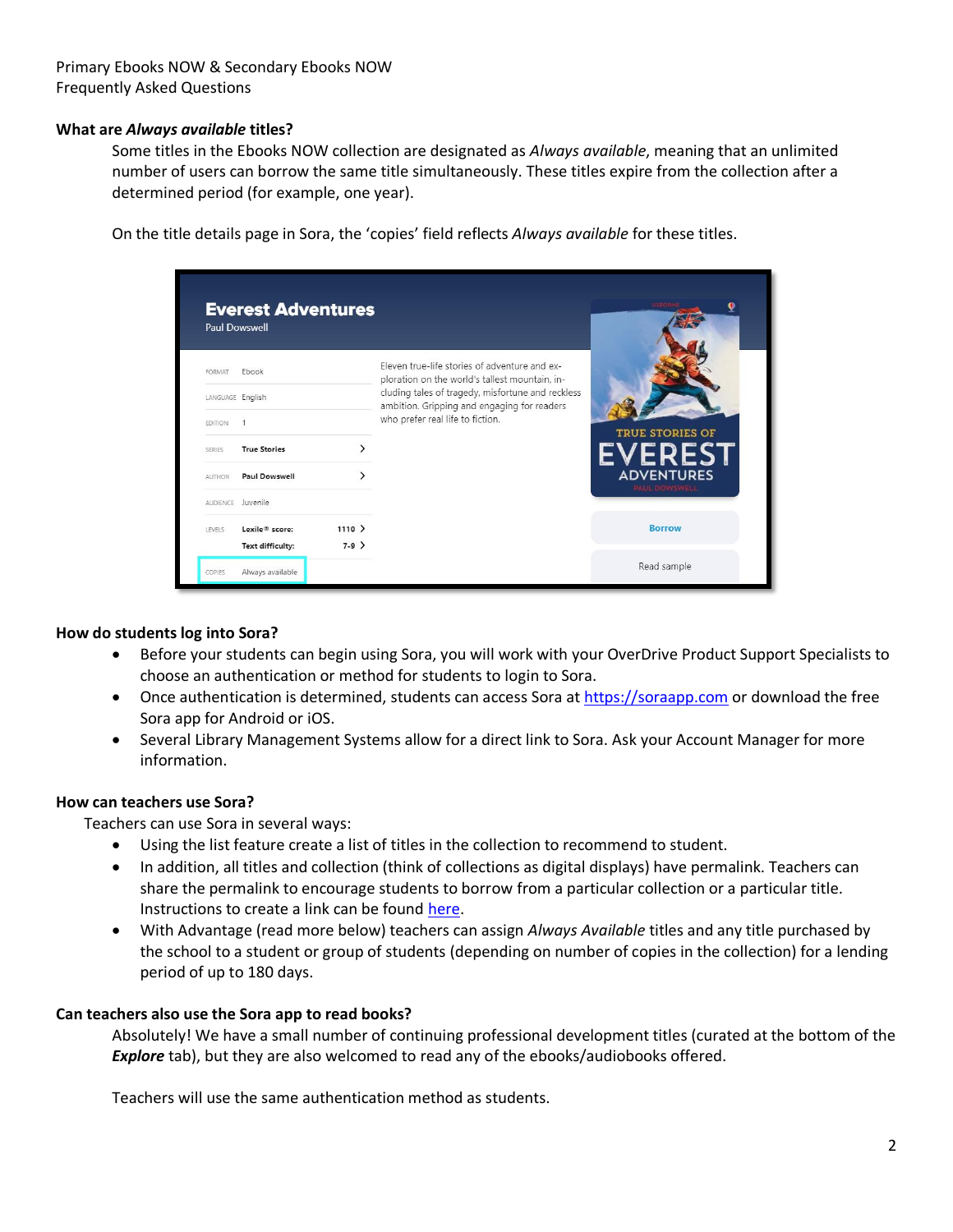Primary Ebooks NOW & Secondary Ebooks NOW Frequently Asked Questions

# **How do teachers "set assignments" or monitor usage?**

- With an Advantage account (read more below) teachers can assign always *Always available* titles and any title purchased by the school to a student or group of students (depending on number of copies in the collection) for a lending period of up to 180 days.
- Through title assignments, teachers can view reading data for the title assigned.

# **What usage data is available to me?**

• Through the OverDrive administrative portal, Marketplace, schools can view composite checkout data for their school. Individual usernames are not included in reports to protect student privacy.

# **Can you change the lending period?**

No, the lending period is set at the shared collection level. However, students can return a book early or renew/place a hold if they haven't finished it yet.

| <b>Primary Ebooks NOW</b> | <b>Secondary Ebooks NOW</b> |
|---------------------------|-----------------------------|
| 3 loans                   | 5 loans                     |
| 3 holds                   | 3 holds                     |
| 7-day lending period      | 14-day lending period       |

# **Can my school limit which titles are available to students based on maturity?**

Primary Ebooks NOW – titles included in this collection are appropriate for all ages.

Secondary Ebooks NOW – if your school would like to limit the younger students from seeing more mature content (geared towards ages 14+), we can help you set this up. Please note that at this time, Capita authentication does not support this feature. Please email your Product Support Specialist for more information/instructions.

## **How can students connect to their public library via Sora?**

If your public library has an OverDrive digital collection, students can access the library's titles within Sora. They are limited to browsing age-appropriate content from the local library. Sora provides a safe space to access community resources and gets more books into the hands of your students. Users will follow the instructions found [here](https://help.soraapp.com/en-us/5028.htm) to add their public library within Sora.

## **Cost associated with upgrading your service to Advantage**

There is no fee to upgrade to Advantage.

Advantage is an upgrade to your existing service that will give you the ability to purchase titles specifically for your school. There only cost associated with Advantage is the cost of the desired content itself. If you would like more information about Advantage, please let us know and we will provide you with an overview and the corresponding order form.

We require an initial deposit of £150 when setting up your Advantage account.